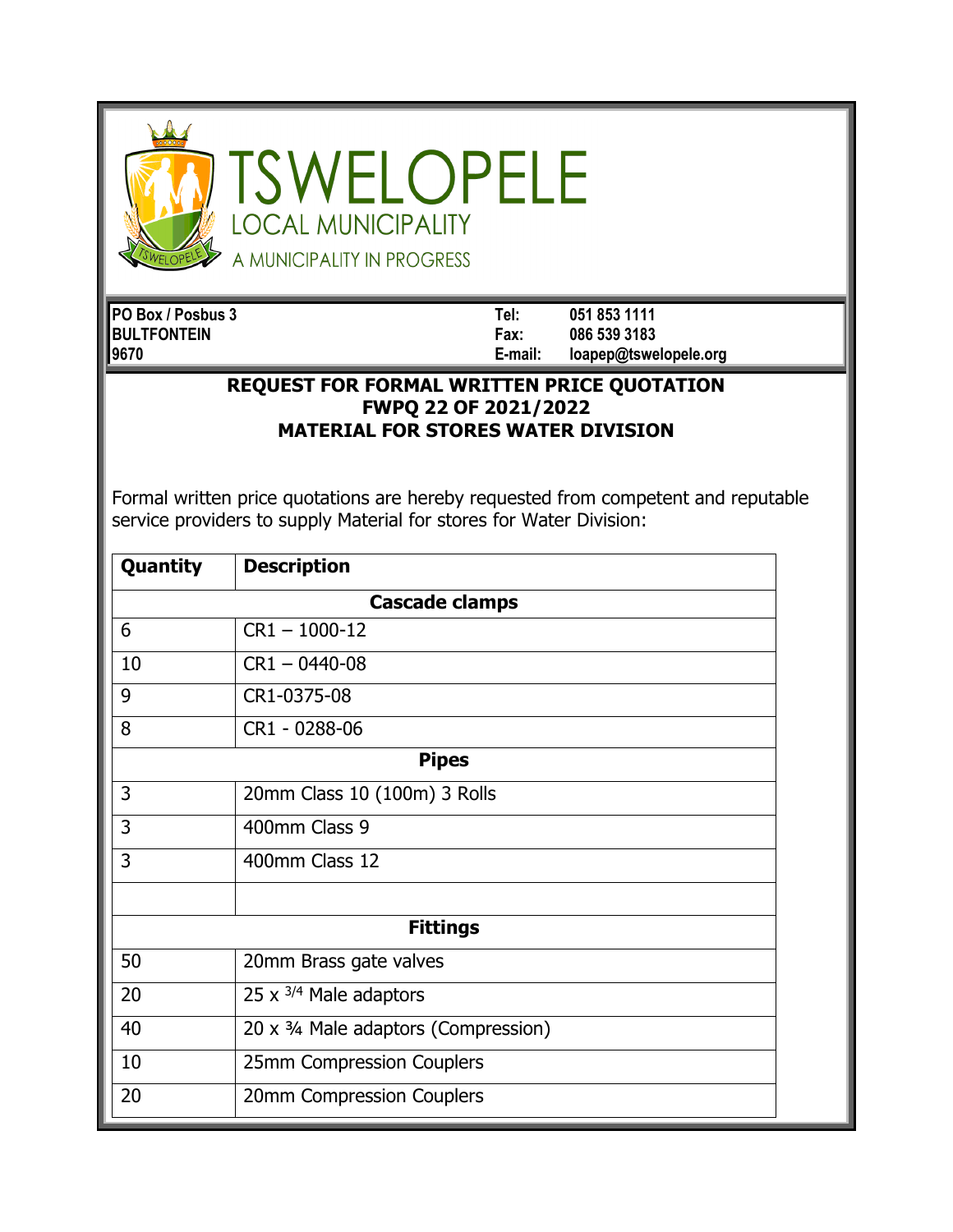| 10 | 25MM Brass gate valves              |
|----|-------------------------------------|
| 10 | 20MM VJ Galv Couplers               |
| 6  | 25MM VJ Galv Couplers               |
| 10 | 25MM X1 Female adaptors compression |
| 10 | 25MM X1 Male adaptors compression   |
|    |                                     |

All quotations must be e-mailed at loapep@tswelopele.org not later than **25 January 2022** before **12H00 pm.**

## **The following terms and conditions shall apply:**

- **1. Formal written Price Quotation must be in the letterhead of the Prospective Service Provider.**
- 2. Delivery of the Goods must be made in Bultfontein Head Office.
- 3. Formal written price quotations will be evaluated in terms of the preferential Procurement Policy Framework Act using (80/20). Allocation will be 80 preference points for price and 20 preference Points for B-BBEE.
- 4. The Relevant MBD 4 forms **must** be completed and submitted with the quotation which can be downloaded from the municipality's website www. Tswelopele.gov.za and it is compulsory.
- 5. Bidders **must** submit a Valid Tax Clearance Certificate or SARS Pin, no Quotation may be awarded to any tenderer/bidder whose tax matters have not been declared by SARS to be in order.
- 6. Bidders are required to, together with their quotations submit a copy of a valid **B-BBEE certificate** to substantiate their B-BBEE rating claims. Exempted Micro Enterprise must submit a certificate issued by registered auditors or accounting officers with a practice number.
- 7. Suppliers should be registered with Centralised Suppliers Database with National treasury, please provide the MAAA Number and only suppliers who did register the relevant commodity or industry on CSD will be considered or advanced to the next stage of evaluation